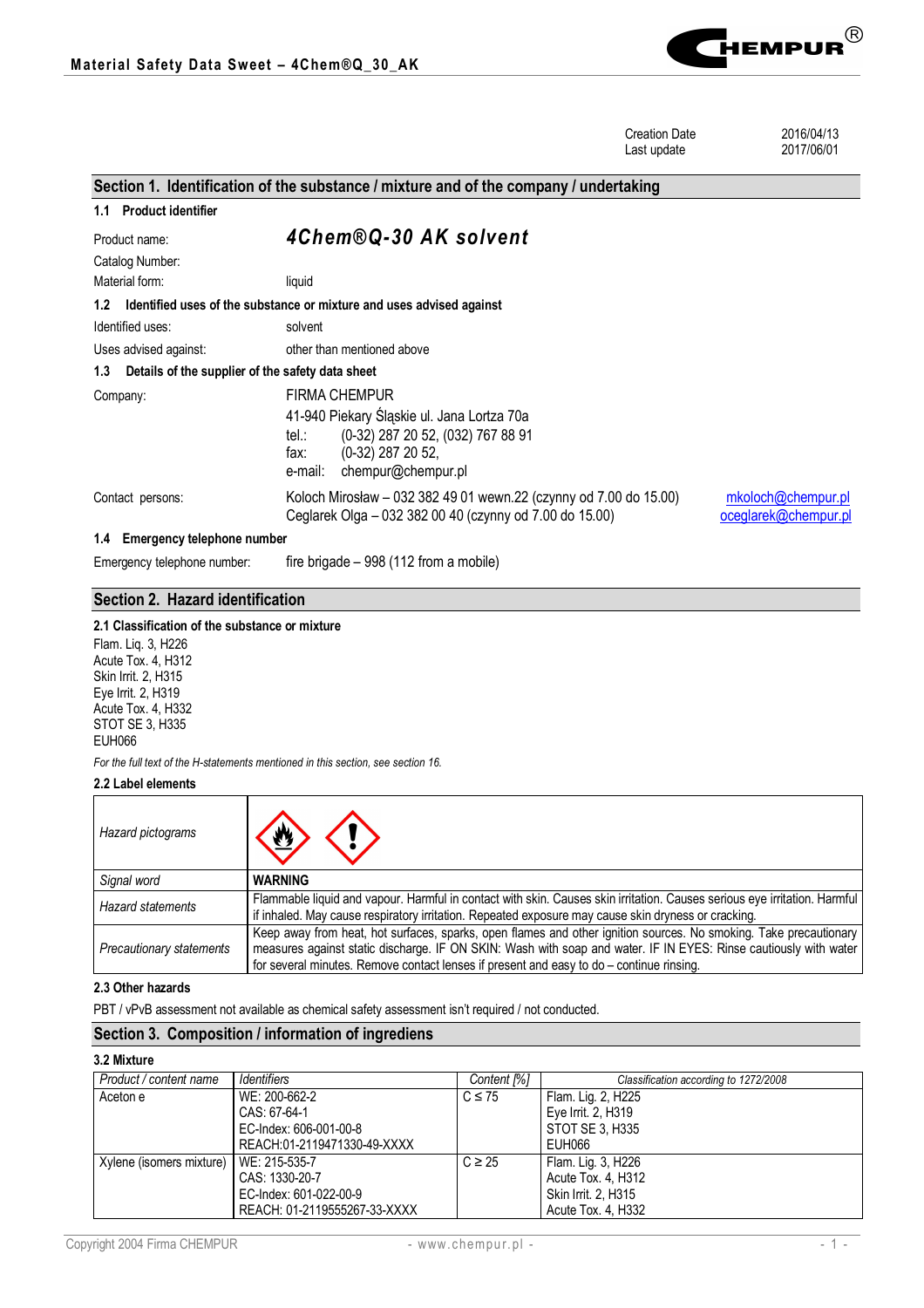

*For the full text of the H-statements mentioned in this section, see section 16.*

### **Section 4. First aid measures**

### **4.1 Description of first aid measures**

| Eye contact        | Rinse out with plenty of water with the eyelid held wide open. Check for and remove any contact lenses. Continue to rinse for at<br>least 10 minutes. Call in ophthalmologist if necessary.                                                                                                                                                                                                                                                                                                                                                                                                                                                                             |
|--------------------|-------------------------------------------------------------------------------------------------------------------------------------------------------------------------------------------------------------------------------------------------------------------------------------------------------------------------------------------------------------------------------------------------------------------------------------------------------------------------------------------------------------------------------------------------------------------------------------------------------------------------------------------------------------------------|
| After inhalation   | Move exposed person to fresh air. If it's suspected that fumes are still present, the rescuer should wear an appropriate mask or<br>self-contained breathing apparatus. Keep person warm and rest. If not breathing, if breathing is irregular or if respiratory arrest<br>occurs, provide artificial respiration or oxygen by trained personnel. It may be dangerous to the person providing aid to give<br>mouth - to - mouth resuscitation. Get medical attention. In unconscious, place in recovery position and get medical attention<br>immediately. Maintain n open airway. Loosen tight clothing. Call in physician if necessary.                               |
| After swallowing   | Call in physician immediately. Wash out mouth with water. Move exposed person to fresh air. Keep person warm and rest. If<br>material has been swallowed and the exposed person is conscious, give small quantities of water to drink. Stop if exposed<br>person feels sick as vomiting may be dangerous. Don't induce vomiting unless directed to do so by medical personnel. If<br>vomiting occurs, the head should be kept low so that vomit doesn't enter the lungs. Never give anything by mouth to an<br>unconscious person. If unconscious, place in recovery position and get medical attention immediately. Maintain an open airway.<br>Loosen tight clothing. |
| After skin contact | Wash skin thoroughly with soap and water or use recognized skin cleaner. Remove contaminated clothing and shoes. Continue<br>to rinse for at least 10 minutes. Get medical attention if symptoms occurs.                                                                                                                                                                                                                                                                                                                                                                                                                                                                |

### **4.2 Most important symptoms and effects, both acute and delayed**

| Exposure:          | Acute health effects:                                                                                                                                                     | Excessive exposure causes:                |  |  |
|--------------------|---------------------------------------------------------------------------------------------------------------------------------------------------------------------------|-------------------------------------------|--|--|
| Eye contact        | Causes serious eye irritation.                                                                                                                                            | Irritations, lachrymation, pain, redness. |  |  |
| After inhalation   | Harmful if inhaled. May cause respiratory irritation.                                                                                                                     | May cause drowsiness or dizziness.        |  |  |
| After swallowing   | Unavailable.                                                                                                                                                              | May cause gastro-intestinal disorders.    |  |  |
| After skin contact | Harmful in contact with skin. Causes skin irritations. Repeated   Irritations, redness, pain. Repeated exposure may cause<br>exposure may cause skin dryness or cracking. | skin dryness or cracking.                 |  |  |

#### **4.3 Indication of immediate medical attention and special treatment needed**

| doctor             | າ available.                                                              |
|--------------------|---------------------------------------------------------------------------|
| rmatıon            | prmation                                                                  |
| Intorm             | 'ntor.                                                                    |
| ı tor-             | <b>NO</b>                                                                 |
| Specific treatment | Withou <sup>+</sup><br>l treatment.<br>n <sub>n</sub><br><b>SUCC</b><br>. |

# **Section 5. Fire – fighting measures**

## **5.1 Extinguishing media**

| Suitable extinguishing media   | Carbon dioxide, foam,<br>, dry powder,<br>water spray. |
|--------------------------------|--------------------------------------------------------|
| Unsuitable extinguishing media | Don't use water jet.                                   |

## **5.2 Special hazards arising from the substance or mixture**

Combustible material. Vapours are heavier than air and may spread along floors. Forms explosive mixtures with air at ambient temperatures. Development not hazardous combustion gases or vapours possible in the event of fire.

### **5.3 Advice for firefighters**

*Special protective equipment for fire-fighters*: In the event of fire, wear self-contained breathing apparatus.

*Further information*: Prevent fire extinguishing water from contaminating surface water or the ground water system. Remove container from danger zone and cool with water.

## **Section 6. Accidential release measures**

### **6.1 Personal precautions, protective equipment and emergency procedures**

| Advice for non-emergency            | Avoid substance contact. Don't breathe vapours, aerosols. Ensure adequate ventilation. Evacuate the danger |  |  |  |
|-------------------------------------|------------------------------------------------------------------------------------------------------------|--|--|--|
| personnel:                          | area, observe emergency procedures, consult an export.                                                     |  |  |  |
| Advice for emergency<br>responders: | Protective equipment see section 8.                                                                        |  |  |  |

### **6.2 Environmental precautions**

Don't empty into drains. Risk of explosion.

### **6.3 Methods and materials for containment and cleaning up**

Cover drains. Collect, bind and pump off spills. Observe possible material restrictions. Take up with liquid – absorbent material. Dispose of properly. Clean up affected area.

## **6.4 Reference to other sections**

Protective equipment see section 8.

Indications abort waste treatment see section 13.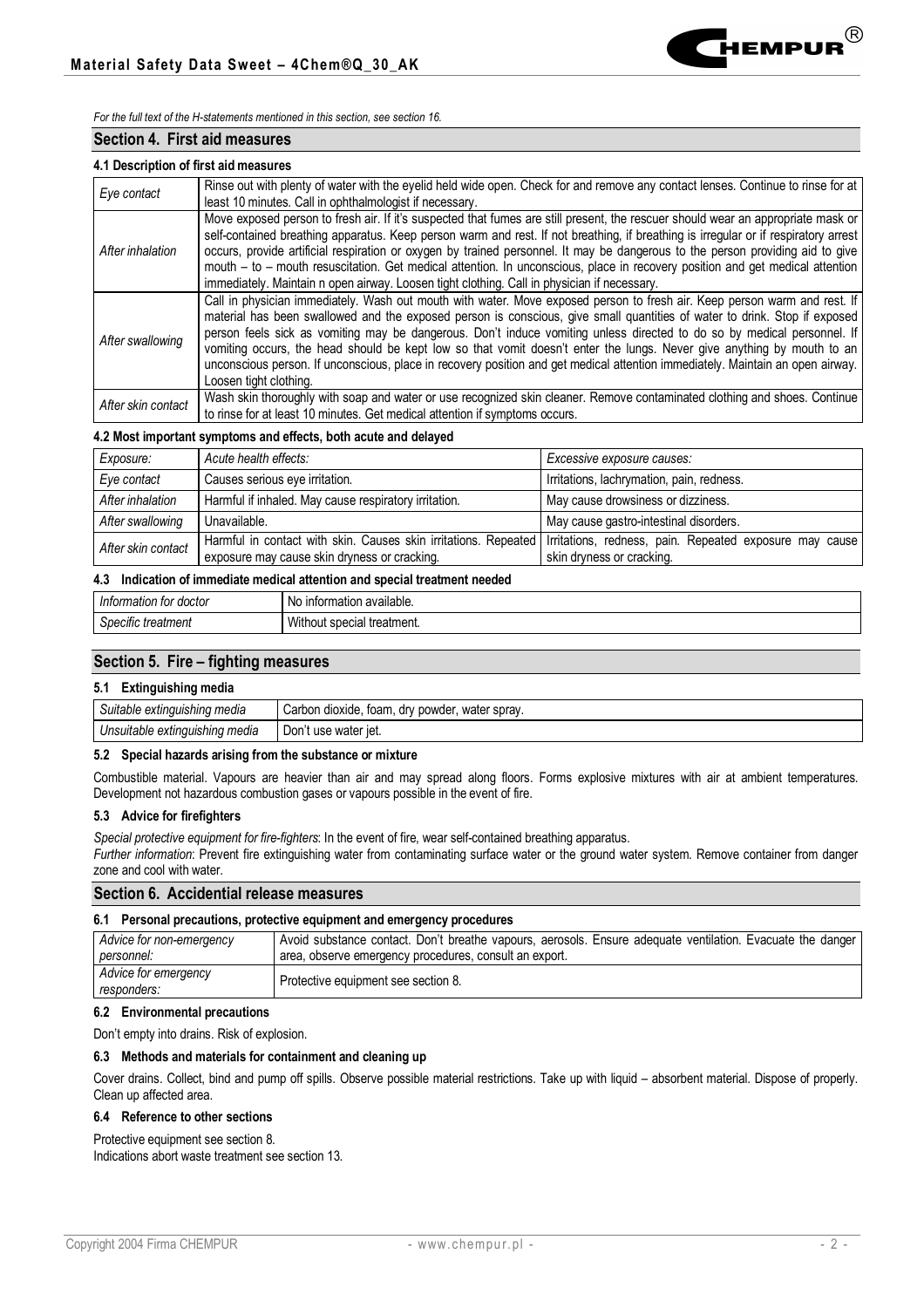

## **Section 7. Handling and storage**

### **7.1 Precautions for safe handling**

Observe label precautions. Work under hood. Don't inhale substance. Avoid generation of vapours / aerosols.

*Advice on no protection against fire and explosion:* Keep away from open flames, hot surfaces and sources of ignition. Take precautionary measures against static discharge.

### **7.2 Conditions for safe storage, including any incompatibilities**

Keep container tightly closed In a dry and well – ventilated place. Keep away from heat and source of ignition. Storage temperature: 10 - 25˚C.

#### **7.3 Specific end uses**

| endations      |              |
|----------------|--------------|
| πь.            | /ailable     |
| .              | $\sum$       |
| וסו            | ы            |
| tor            |              |
| ∵industrv      | iavailable   |
| solution       | $\mathbf{m}$ |
| outic -        | . .          |
| Jv.            | .            |
| $\overline{ }$ |              |

### **Section 8. Exposure controls / personal protection**

### **8.1 Control paramethers**

| <b>NDS</b>   | Xylene (isomers mixture) | 100 mg/m $3$           |  |
|--------------|--------------------------|------------------------|--|
| <b>NDSCh</b> |                          |                        |  |
| <b>NDS</b>   | Acetone                  | 600 mg/m <sup>3</sup>  |  |
| <b>NDSCh</b> |                          | 1800 mg/m <sup>3</sup> |  |

| <b>DNEL</b> | oral           |                  | inhalation            |                        | dermal                   |                  |
|-------------|----------------|------------------|-----------------------|------------------------|--------------------------|------------------|
| Acetone     | Acute toxicity | Chronic toxicity | Acute toxicity        | Chronic toxicity       | Acute toxicity           | Chronic toxicity |
| employee    |                |                  | $2420 \text{ ma/m}^3$ | 1210 mg/m <sup>3</sup> | $\overline{\phantom{0}}$ | 186 mg/kg/24h    |
| consumer    |                | 62 mg/kg/24h     |                       | $200 \text{ ma/m}^3$   |                          | 62 mg/kg/24h     |

|                        | water                     |                       | sediment    |              | soil       | other         |
|------------------------|---------------------------|-----------------------|-------------|--------------|------------|---------------|
| <b>PNEC</b><br>Acetone | fresh                     | marine                | fresh water | marine water |            | STP           |
|                        | $10,6$ mg/dm <sup>3</sup> | $.06 \text{ mg/dm}^3$ | 30,4 mg/kg  | 30,4 mg/kg   | 29,5 mg/kg | 100 mg/dm $3$ |

#### **8.2 Exposure controls**

#### **8.2.1 Engineering measures**

Technical measures and appropriate working operations should be given priority over the use of personal protective equipment.

### **8.2.2 Indidual protection measures**

Protective clothing Leeds to be selected specifically for the workplace, depending on concentrations and quantities of the hazardous substances handled. The chemical resistance of the protective equipment should be enquired at the respective supplier.

| Eye / face protection  |                             | Safety glasses.                                                                                                                                                                             |
|------------------------|-----------------------------|---------------------------------------------------------------------------------------------------------------------------------------------------------------------------------------------|
| Skin protection        | Hand protection             | Chemical - resistant, impervious gloves complying with an approved standard should be worn at<br>all times when handling chemical products if a risk assessment indicates this is necessary |
|                        | Body protective             | Flame retardant antistatic protective clothing.                                                                                                                                             |
|                        | Other protective enquipment | Wash hands after working with substance.                                                                                                                                                    |
| Respiratory protection |                             | Required when vapours / aerosols are generated., recommended filter type ABEK or better                                                                                                     |

### **8.2.3 Environmental exposure controls**

Emissions from ventilation or work process equipment should be checked to ensure they comply with the requirements of environmental protection legislation. In some cases, fume scrubbers, filters or engineering modifications to the process equipment will be necessary to reduce emissions to acceptable levels.

### **Section 9. Physical and chemical properties**

#### **9.1 Information on basic physical and chemical properties**

|                               | form   | liquid                | Vapour pressure                          | unavailable                       |
|-------------------------------|--------|-----------------------|------------------------------------------|-----------------------------------|
| Appearance                    | colour | colourless            | Relative vapour density                  | unavailable                       |
| Odour                         |        | aromatic              | Relative density                         | ca. 0,82 g/cm <sup>3</sup> (20°C) |
| Odoru threshold               |        | unavailable           | Water solubility                         | unavailable                       |
| pН                            |        | unavailable           | Partition coefficient: n-octanol / water | unavailable                       |
| <b>Melting point</b>          |        | unavailable           | Autoignition temperature                 | unavailable                       |
| Boiling point / boiling range |        | unavailable           | Decomposition temperature                | unavailable                       |
| Flash point                   |        | closed crucible: lack | Viscosity, dynamic                       | unavailable                       |
| Evaporation rate              |        | unavailable           | Explosive properties                     | unavailable                       |
| Flammability                  |        | unavailable           | Oxidizing properties                     | unavailable                       |
| Copyright 2004 Firma CHEMPUR  |        |                       | - www.chempur.pl -                       | $-3-$                             |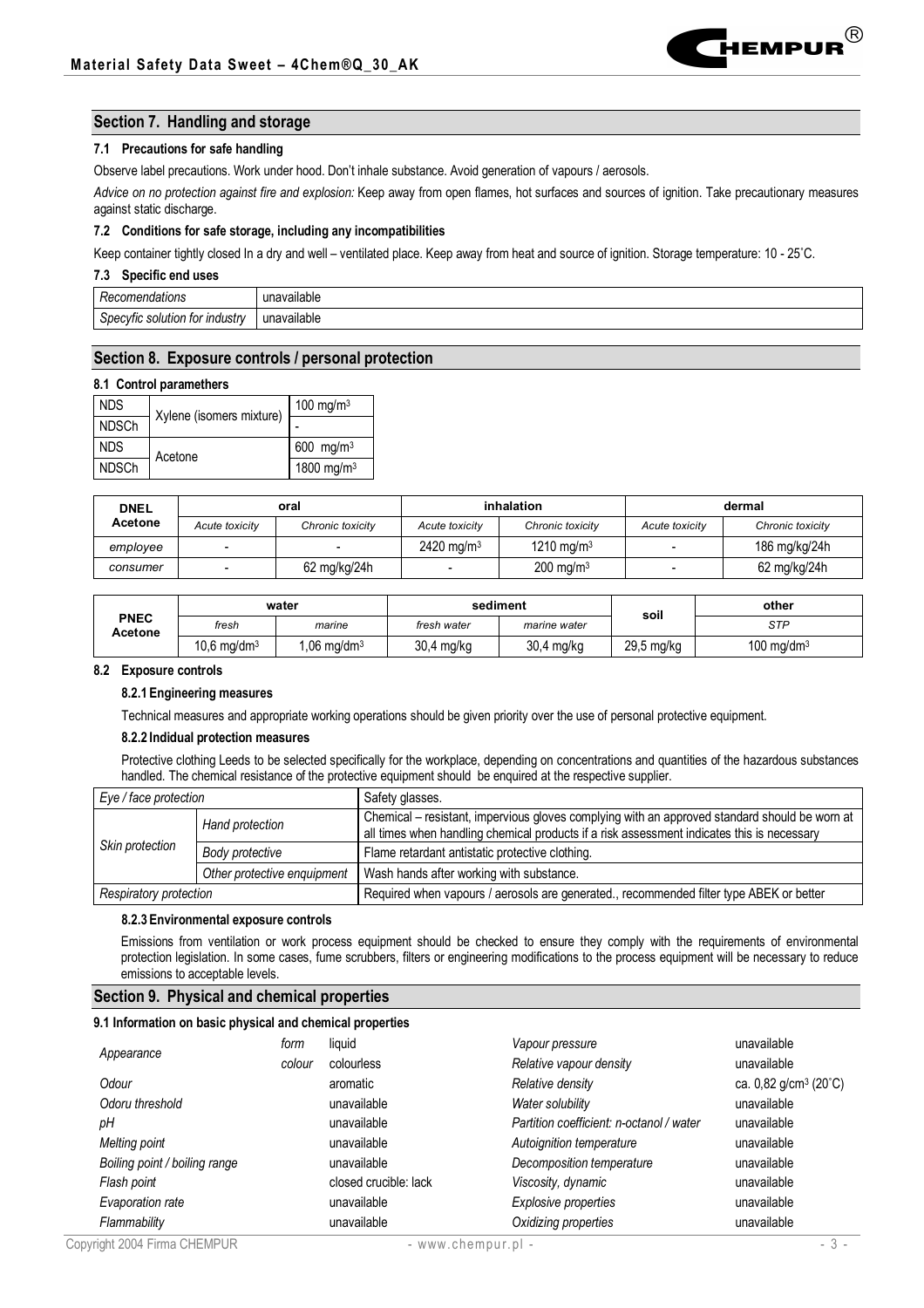

| <b>Explossion limit</b> | lower | unavailable |
|-------------------------|-------|-------------|
|                         | upper | unavailable |

# **9.2 Other data**

# Unavailable.

# **Section 10. Stability and reactivity**

## **10.1 Reactivity**

Vapours may form explosive mixture with air.

## **10.2 Chemical stability**

The product is chemically stable under standard ambient conditions (room temperature).

### **10.3 Possibility of hazardous reactions**

Strong oxidizing agents, fire hazard and / or explosive reactions with: chromic anhydride, tertiary potassium butoxide, chromyl chloride, nitrosyl in the presence of platinum, chloroform, a solution of potassium dichromate in sulfuric acid, a mixture of nitric acid and acetic acid , a mixture of sulfuric acid and nitric acid, nitrosyl perchlorate, perchlorate nitrile, hydrogen peroxide, sodium hypobromite.

## **10.4 Conditions to avoid**

Sources of ignitron, open flames, high temperatures.

## **10.5 Incompatible materials**

Soften or dissolve some plastics.

### **10.6 Hazardous decomposition products**

During a fire dangerous fumes are formed / fumes / gases / aerosols.

## **Section 11. Toxicological information's**

| Xylene  | LD50 | oral       |                     | 4300 mg/kg                   |
|---------|------|------------|---------------------|------------------------------|
|         | LC50 | inhalation |                     | 22100 mg/m <sup>3</sup> /24h |
| Acetone | LD50 | oral       | rat                 | 5800 mg/kg                   |
|         | LC50 | inhalation |                     | 76000 mg/m <sup>3</sup> /4h  |
|         | LD50 | oral       | rabbit / guinea pig | 7400 mg/kg                   |

| Corrosive / irritant effects for skin            | Causes skin irritations.       |
|--------------------------------------------------|--------------------------------|
| Serious eye damage / irritating effects for eyes | Causes serious eye irritation. |
| Respiratory tract and skin sensitization         | Unavailble.                    |
| Genotoxicity in vitro                            | Unavailable.                   |
| Carcinogenicity                                  | Unavailable.                   |
| Reproductive toxicity                            | Unavailable.                   |
| Aspiration hazard                                | Unavailable.                   |

| Targed organs toxicity | category    | exposure tract | expose organs |
|------------------------|-------------|----------------|---------------|
| Single exposure        | unavailable | unavailable    | unavailable   |
| Repeated exposure      | unavailable | unavailable    | unavailable   |

## **Information about possible exposure tracts**

| Eye contact  | Causes serious eye irritation.                                                                               |
|--------------|--------------------------------------------------------------------------------------------------------------|
| Skin contact | Harmful in contact with skin. Causes skin irritations. Repeated exposure may cause skin dryness or cracking. |
| Inhalation   | Harmful if inhaled. May cause respiratory irritation.                                                        |
| Ingestion    | Unavailable.                                                                                                 |

## **Other information's:**

Not known

# **Section 12. Ecological information's**

# **12.1 Toxicity**

| Product / ingredient name |                       |      | <i>Species</i>            |         | Exposure               |          |
|---------------------------|-----------------------|------|---------------------------|---------|------------------------|----------|
|                           | <b>Acute Toxicity</b> | LC50 | $8800$ mg/dm <sup>3</sup> | daphnia | Daphnia pulex          | 48 hours |
| Acetone                   |                       |      | $2100 \text{ ma/dm}^3$    |         | Artemia salina         | 24 hours |
|                           |                       | LOEC | 530 mg/dm $3$             | algae   | Microcystis aeruginosa | 8 days   |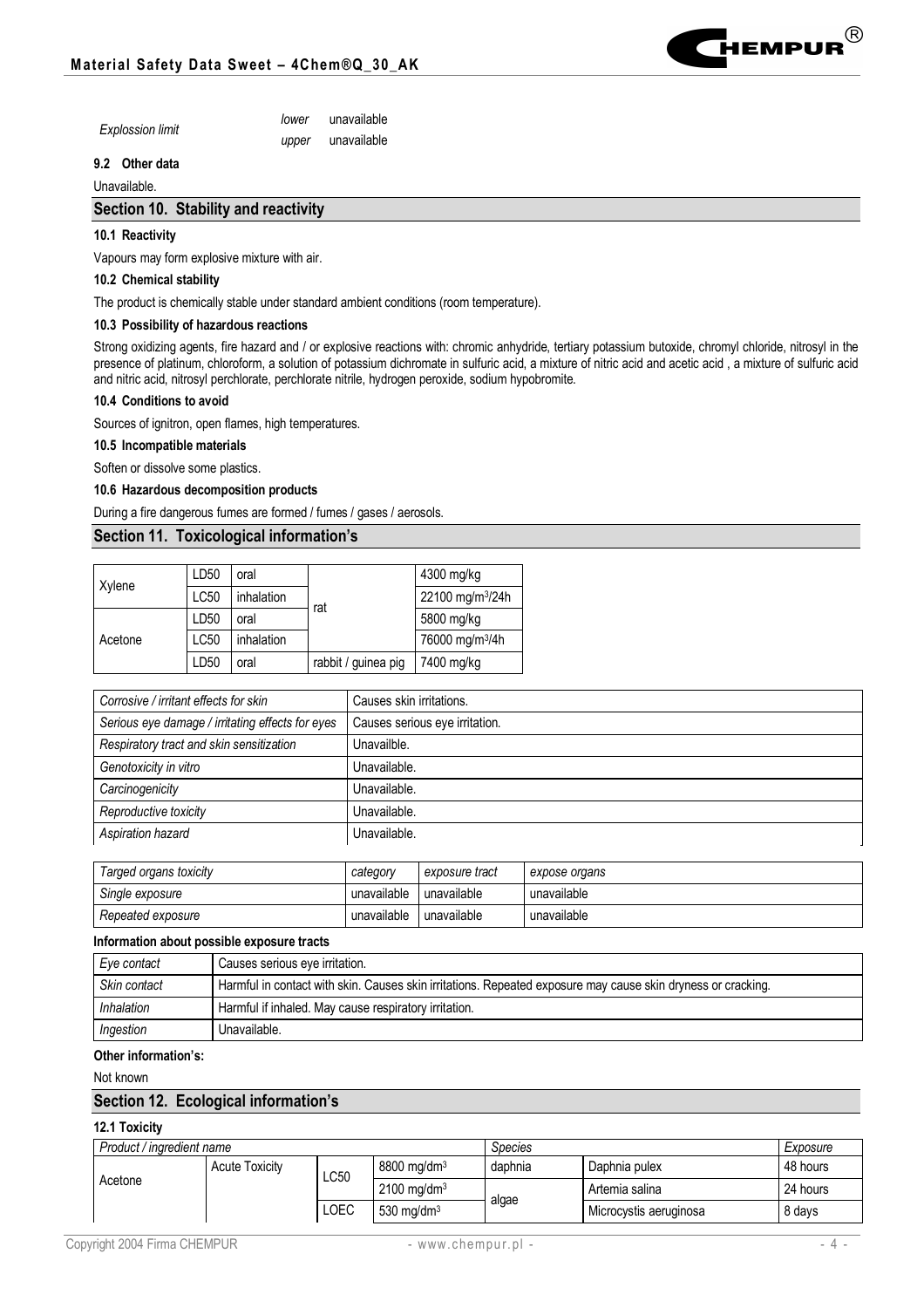

|  |        |                  |                          | 430 mg/dm $3$             | bakteria | Prorocentrum minimum |          |
|--|--------|------------------|--------------------------|---------------------------|----------|----------------------|----------|
|  |        |                  |                          | 5540 mg/dm $3$            | fish     | Oncorhynchus mykiss  | 96 hours |
|  |        |                  | $\mathsf{L}\mathsf{C}50$ | 11000 mg/dm <sup>3</sup>  |          | Alburnus alburnus    |          |
|  |        | Chronic toxicity |                          | $2212$ mg/dm <sup>3</sup> | dapnia   | Daphnia magna        | 28 days  |
|  | Xylene |                  | LC50                     | 16,1 mg/dm $3$            | fish     | Pimephales promelas  | 96 hours |
|  |        |                  | <b>EC50</b>              | $3,82$ mg/dm <sup>3</sup> | daphnia  | Daphnia magna        | 48 hours |

### **12.2 Persistence and degradability**

Easily biodegradability.

## **12.3 Bioaccumulative potential**

Bioaccumulation is not expected.

**12.4 Mobility in soil**

No information available.

## **12.5 Results of PBT and vPvB assessment**

Not available.

## **12.6 Other adverse effects**

Don't allow to run into surface waters, wastewaters or soil.

# **Section 13. Disposal consideraions**

Chempur product packaging must be disposed of In compliance with the country – specific regulations or must be passed to a packaging return system. Handle contaminated packing in the same way as the substrate itself. Always contact a permitted waste disposal to assure compliance with all current local, state and federal regulations.

Recommended way of waste disposal: thermal conversion .

Waste code: 07 01 04\* Other organic solvents, washing solutions, home-liquids

## **Section 14. Transport information's**

|      |                                 | ADR / RID                | ADN/ADNR    | <b>IMDG</b> | <b>IATA</b>  |  |
|------|---------------------------------|--------------------------|-------------|-------------|--------------|--|
| 14.1 | <b>UN Number (ONZ No)</b>       | <b>UN 1993</b>           |             |             |              |  |
| 14.2 | UN transport name               | Flammable liquid, n.o.s. |             |             |              |  |
|      | 14.3 Risk classes in transport  | w                        | J<br>w      | O           | ۰J<br>G      |  |
| 14.4 | Packaging group                 |                          |             |             | $\mathsf{I}$ |  |
| 14.5 | <b>Environmental risk</b>       | no                       | no          | no          | no           |  |
| 14.6 | Specially precautions for users | unavailable              | unavailable | unavailable | unavailable  |  |

## **Section 15. Regulatory information's**

**15.1 Safety, heath and environmental regulations / legislation specific for the substance or mixture**

| Regulation:          | <i>Concerns:</i>            | Information:                             |  |
|----------------------|-----------------------------|------------------------------------------|--|
| UE (WE) No 1907/2006 | Annex XIV - SVHC substances | constituents not mentioned In this annex |  |
| (REACH)              | Limitations                 | only for proffesional aplications        |  |

- Rozporządzenie Ministra Zdrowia z dnia 16 września 2016 r. w sprawie bezpieczeństwa i higieny pracy związanej z występowaniem w miejscu pracy czynników chemicznych (tj. Dz. U. 2016, poz. 1488).

- Rozporządzenie Ministra Rodziny , Pracy i Polityki Społecznej z dnia 27 czerwca 2016 roku, zmieniające rozporządzenie w sprawie najwyższych dopuszczalnych stężeń i natężeń czynników szkodliwych dla zdrowia w środowisku pracy (Dz.U. 2016, poz. 952).

- Rozporządzenie Komisji (UE) 2015/1221 z dnia 24 lipca 2015 roku zmieniające rozporządzenie Parlamentu Europejskiego i Rady (W) nr 1272/2008 w sprawie klasyfikacji, oznakowania i pakowania substancji mieszanin, w celu dostosowania ich do postępu naukowo – technicznego (L197/10).

- Sprostowanie do rozporządzenia Komisji (UE) 2015/830 z dnia 28 maja 2015 r. zmieniającego rozporządzenie (WE) nr 1907/2006 Parlamentu Europejskiego i Rady w sprawie rejestracji, oceny, udzielania zezwoleń i stosownych ograniczeń w zakresie chemikaliów (REACH). (L 12/97)

- Rozporządzenie Komisji (UE) 2015/830 z dnia 28 maja 2015 r. zmieniające rozporządzenie (WE) nr 1907/2006 Parlamentu Europejskiego i Rady w sprawie rejestracji, oceny, udzielania zezwoleń i stosownych ograniczeń w zakresie chemikaliów (REACH). (L 132/8)

- Rozporządzenie Ministra Pracy i Polityki Społecznej z dnia 6 czerwca 2014 roku, w sprawie najwyższych dopuszczalnych stężeń i natężeń czynników szkodliwych dla zdrowia w środowisku pracy (Dz.U. 2014, poz. 817).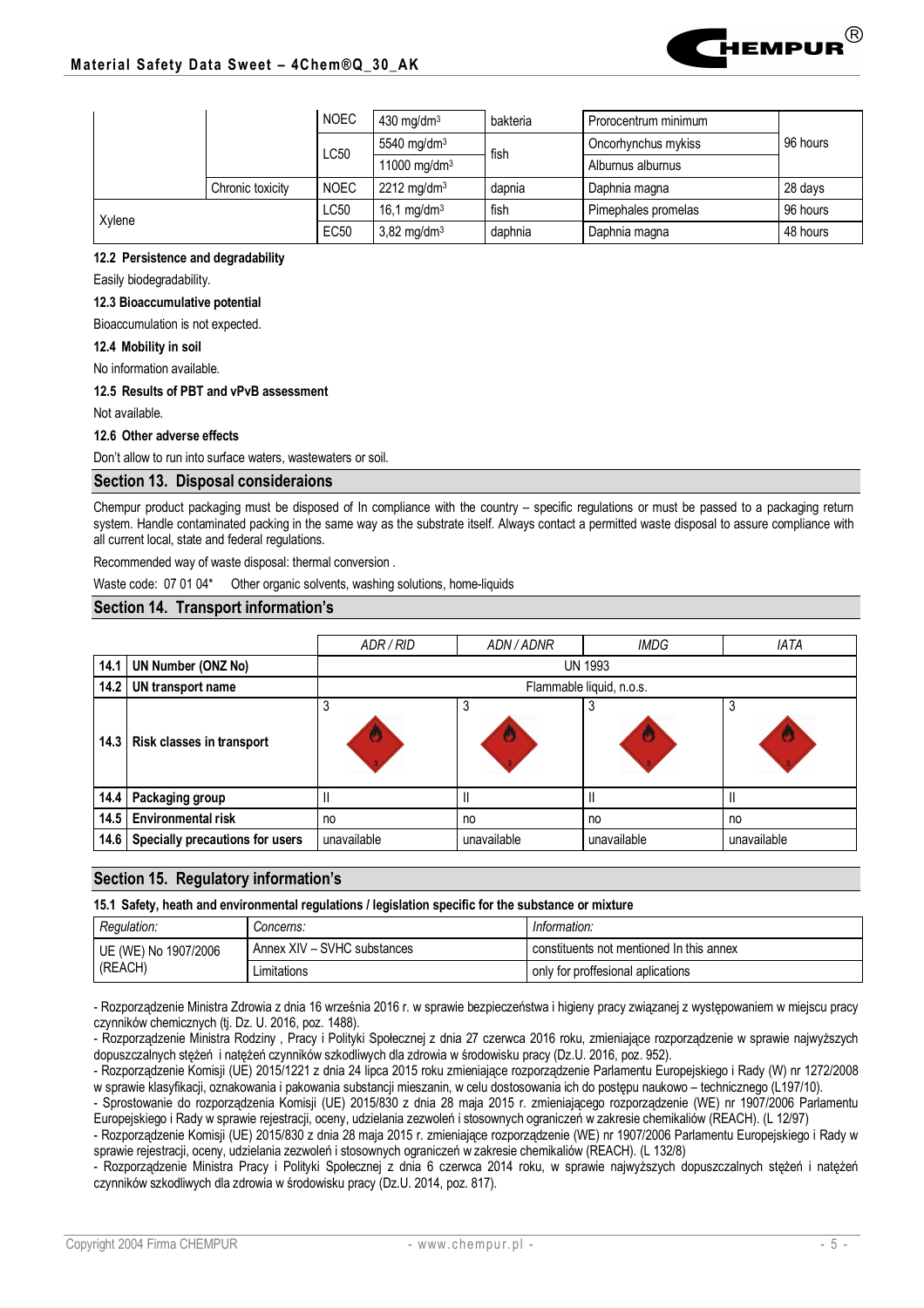

- Rozporządzenie Komisji (UE) nr 758/2013 z dnia 7 sierpnia 2013 roku zawierające sprostowanie załącznika VI do rozporządzenia Parlamentu Europejskiego i Rady (WE) nr 1272/2008 w sprawie klasyfikacji, oznakowania i pakowania substancji i mieszanin (L216/1).

- Ustawa z dnia 16 lipca 2013 r. o przewozie towarów niebezpiecznych (tj: Dz. U. 2016, poz. 1834).

- Ustawa z dnia 13 czerwca 2013 r. o gospodarce opakowaniami i odpadami opakowaniowymi (tj: Dz.U. 2016, poz. 1863).

- Rozporządzenie Komisji (UE) nr 487/2013 z dnia 8 maja 2013 roku dostosowujące do postępu naukowo – technicznego rozporządzenie Parlamentu Europejskiego i Rady (WE) nr 1272/2008 w sprawie klasyfikacji, oznakowania i pakowania substancji i mieszanin.

- Ustawa z dnia 14 grudnia 2012 r. o odpadach (tj: Dz. U. 2016, poz. 1987).

- Rozporządzenie Ministra Zdrowia z dnia 10 sierpnia 2012 roku w sprawie kryteriów i sposobu klasyfikacji substancji chemicznych i ich mieszanin (tj: Dz. U. 2015, poz. 208).

- Rozporządzenie Ministra Zdrowia z dnia 20 kwietnia 2012 roku w sprawie oznakowania opakowań substancji niebezpiecznych i mieszanin niebezpiecznych oraz niektórych mieszanin (tj: Dz. U. 2015, poz. 450).

- Rozporządzenie Komisji (UE) nr 109/2012 z dnia 9 lutego 2012 roku zmieniające rozporządzenie (WE) nr 1907/2006 Parlamentu Europejskiego i Rady w sprawie rejestracji, oceny, udzielania zezwoleń i stosowanych ograniczeń w zakresie chemikaliów (REACH) w odniesieniu do załącznika XVII (substancje CMR).

- Rozporządzenie Komisji (UE) nr 286/2011 z dnia 10 marca 2011 roku dostosowujące do postępu naukowo – technicznego rozporządzenie Parlamentu Europejskiego i Rady (WE) nr 1272/2008 w sprawie klasyfikacji, oznakowania i pakowania substancji i mieszanin.

- Ustawa z dnia 25 lutego 2011 roku o substancjach chemicznych i ich mieszaninach (tj. Dz. U. 2015, poz. 1203).

- Rozporządzenie Ministra Zdrowia z dnia 2 lutego 2011 r. w sprawie badań i pomiarów czynników szkodliwych dla zdrowia w środowisku pracy (Dz. U. 2011, nr 33, poz. 166).

- Rozporządzenie Komisji (WE) nr 790/2009 z dn. 10 sierpnia 2009 roku dostosowujące do postępu naukowo – technicznego rozporządzenie Parlamentu Europejskiego i Rady (WE) nr 1272/2008 z dnia 18 grudnia 2008 r w sprawie klasyfikacji, oznakowania i pakowania substancji i mieszanin (05.09.2009, L 253/1).

- Rozporządzenie Parlamentu Europejskiego i Rady (WE) nr 1272/2008 z dnia 16 grudnia 2008 roku w sprawie klasyfikacji, oznakowania i pakowania substancji i mieszanin, zmieniające i uchylające dyrektywy 67/548/EWG i 1999/45/WE oraz zmieniające rozporządzenie (WE) nr 1907/2006.

- Rozporządzenie (WE) nr 1907/2006 Parlamentu Europejskiego i Rady z dnia 18 grudnia 2006 r. w sprawie rejestracji, oceny, udzielania zezwoleń i stosowanych ograniczeń w zakresie chemikaliów (REACH), utworzenia Europejskiej Agencji Chemikaliów, zmieniające dyrektywę 1999/45/WE oraz uchylające rozporządzenie Rady (EWG) nr 793/93 i rozporządzenie Komisji (WE) nr 1488/94, jak również dyrektywę Rady 76/769/EWG i dyrektywy Komisji 91/155/EWG, 93/67/EWG, 93/105/WE i 2000/21/WE.

- Rozporządzenie Ministra Gospodarki z dnia 21 grudnia 2005 r. w sprawie zasadniczych wymagań dla środków ochrony indywidualnej (Dz. U. 2005 nr 259 poz. 2173).

- Ustawa z dnia 27 kwietnia 2001 r. Prawo ochrony środowiska (Opracowano na podstawie: tj. Dz. U. z 2016r, poz. 672, 831, 903, 1250, 1427, 1933).

## **15.2 Chemical safety assessment**

Not available.

### **Section 16. Other information's**

Updates against previous version:

Actualization – 15.1

**Version:** 2

#### **Full text of H-statements referred to under section 2 and 3**

|                     | Flam. Lig. 3, H226   Flammable liquid and vapour.     |
|---------------------|-------------------------------------------------------|
|                     | Acute Tox. 4, H312   Harmful in contact with skin.    |
| Skin Irrit. 2, H315 | Causes skin irritation.                               |
| Eye Irrit. 2, H319  | Causes serious eye irritation.                        |
| Acute Tox. 4, H332  | Harmful if inhaled.                                   |
| STOT SE 3, H335     | May cause respiratory irritation.                     |
| EUH066              | Repeated exposure may cause skin dryness or cracking. |

*Information's placed above are take as correct, but not comprehensive and should be used only as indicative information's.*

*CHEMPUR Company doesn't take responsibility for any damages caused by work or contact with this substance.*

*This MSDS is developed on base of MSDS's delivered by product and/or internet data bases and standing rules on dangerous substances and chemical mixtures.*

*MSDS is property of CHEMPUR Company with department in Piekary Śląskie (Poland) and describes only product marked on label CHEMPUR sign and Company name.*

#### Training:

*People taking care of this material should be trained in procedures of safety work with this substance.*

®

**H**<br>Hempur